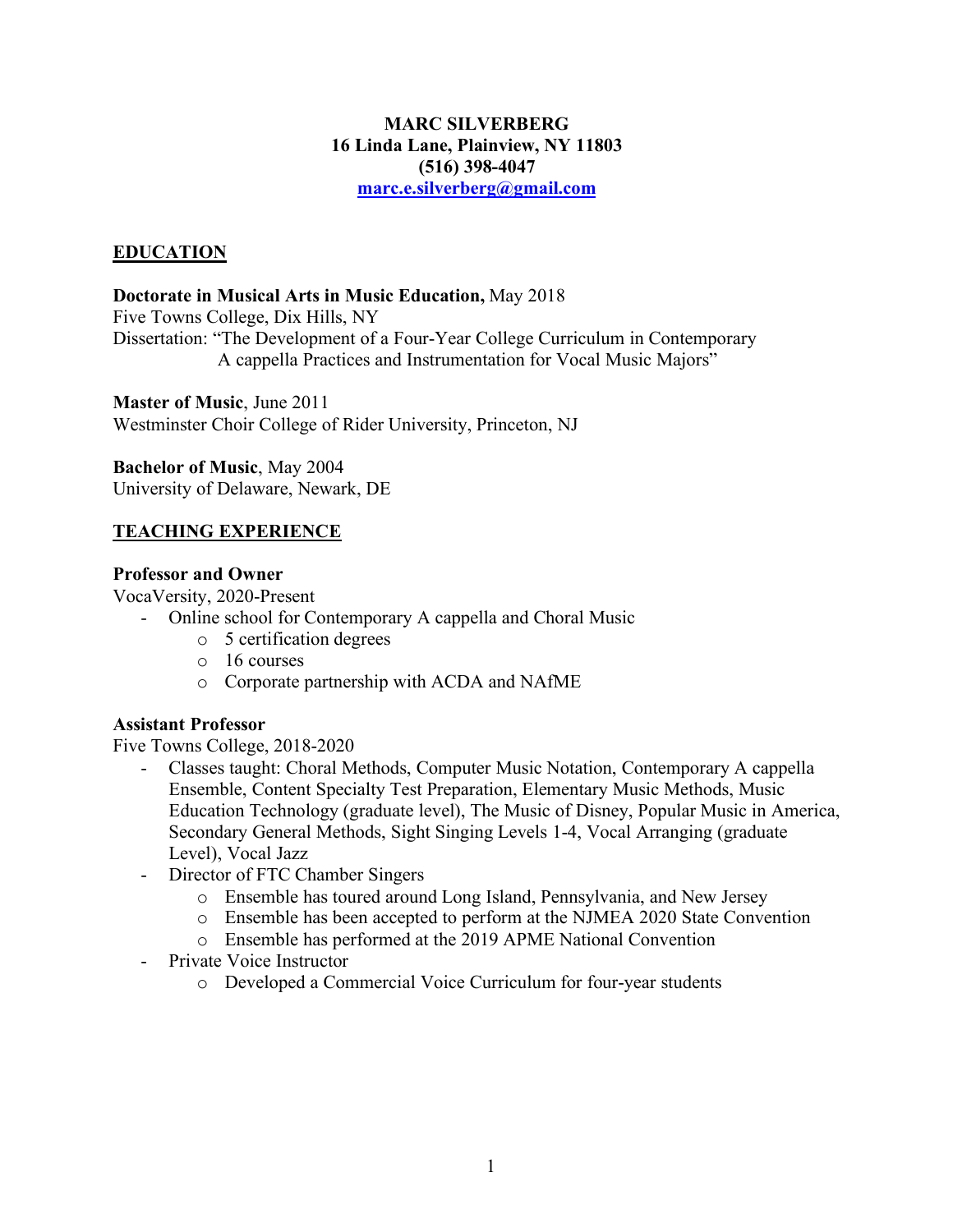### **Director of Content Specialty Testing**

Music Education Department, Five Towns College, 2016–2020

- Prepare music education students to take the Content Specialty Exam
- Develop practice exams for self-study
- Collect assessment data on the achievements of music education students
- Collaborate with music faculty to update music education curriculum

#### **Adjunct Professor/Assistant Conductor**

Music Education Department, Five Towns College, 2011–2017

- Classes taught include: Choral Conducting, Choral Methods, Computer Music Notation, Contemporary A cappella Ensemble, Elementary Music Methods, Mixed Chorus, Popular Music in America, Secondary General Methods, Sight Singing Levels 1–4, Vocal Jazz

### **Choral Director**

Bethpage High School, Bethpage, NY, 2009–2011 Bayside High School, Bayside, NY, 2008–2009 Rising Sun High School, Rising Sun, MD, 2004–2006

### **Voice Teacher**

Private instruction, 2004–Present

### **Graduate Assistant and Lecturer**

Westminster Choir College of Rider University, 2007–2008

 - Classes taught include: Critical Pedagogy for Music Education, Masters Singers, Williamson Voices

## **ADMINISTRATIVE EXPERIENCE**

#### **Owner and Manager**

VocaVersity, 2020-Present

- Manage and supervise hired faculty
- Organize student schedules

#### **Director of Vocal Music**

Five Towns College, 2018-2020

- Oversee the operation and organization of vocal ensembles
- Manage and supervise the progress of private vocal students
- Administer vocal classes and vocal methods classes
- Collaborate with music faculty to update music education curriculum

#### **Volunteer Coordinator**

Singstrong A cappella Festival, 2016–2019

- Organize and manage volunteer schedules
- Oversee all volunteer activities during festivals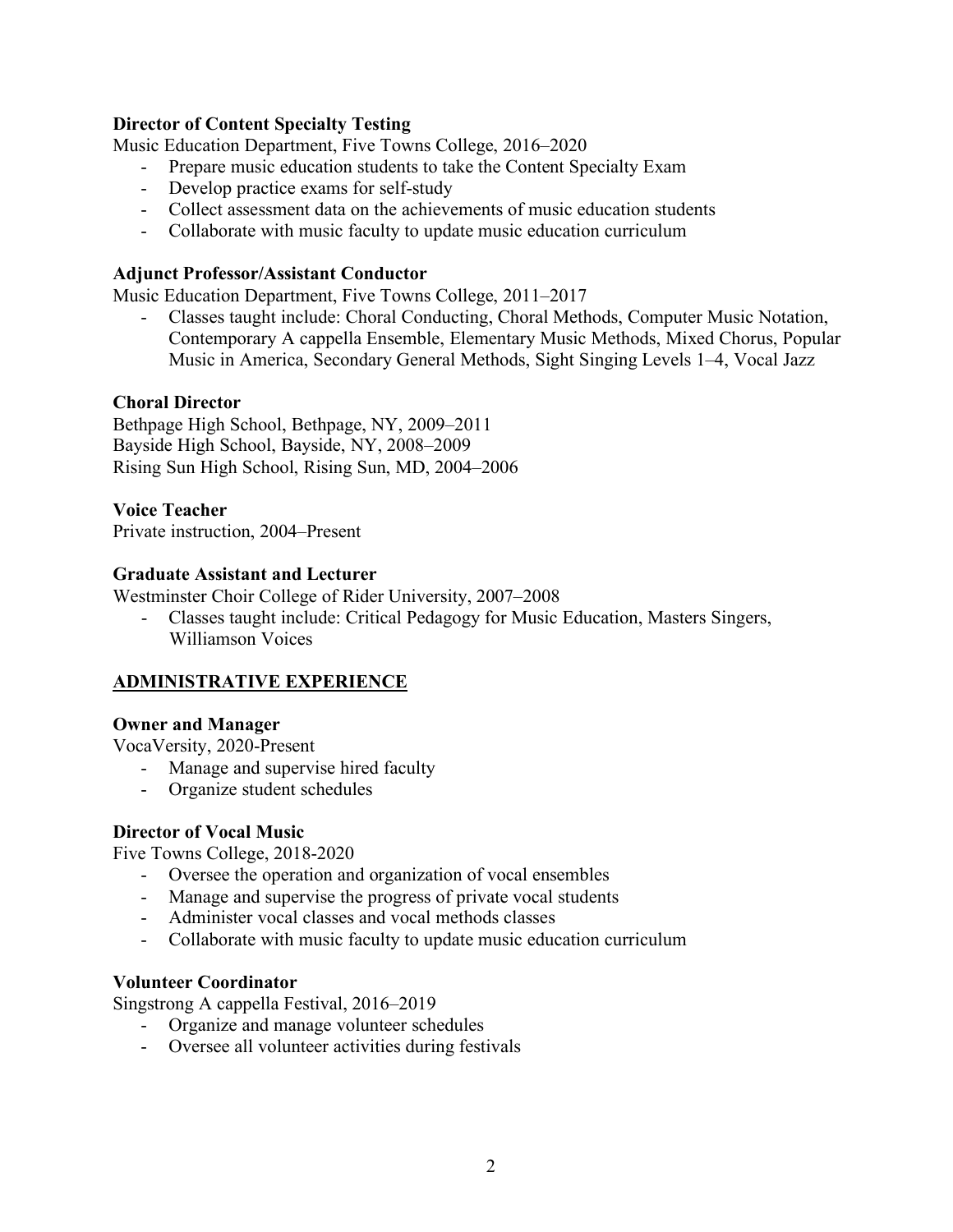#### **Director of Education**

Contemporary A Cappella Society of America, 2013–2016

- Developed new educational programs such as "CASAcademy" and "A cappella 101"
- Organized and managed educational classes during CASA-sponsored festivals

#### **Organizer**

Fall and Spring Vocal Jazz Tours of Local High Schools, Five Towns College, 2011–2013

#### **Chairperson**

NYSSMA All County Division 4, Nassau County, NY, 2010–2012

### **RELATED TEACHING EXPERIENCE**

- **Director of Education,** A cappella Masterclass, 2020-Present
- **Director,** Single Singers, Singstrong A cappella Festival, 2020-Present
- **Director**, Professional A cappella Group, "Satellite Lane," 2012–Present
- **Clinician**, NYSSMA PEAK 4th Grade Music Festival, 2015–Present
- **Clinician,** Modern Band Summit, July 2018-2019
- **Clinician**, Association of Popular Music Education Conference, "How to Improvise a Popular Song," June 2017
- **Clinician**, Kettering A Cappella Festival, "How to Compete in a Riff-Off," 2014–2017
- **Clinician**, National A cappella Convention, "Creative Vocal Lab," 2015–2017
- **Clinician**, Contemporary A cappella Society of American Festivals, "How to Compete in a Riff-Off," 2013–2017
- **Clinician**, American Choral Director Association's New York State Convention, "How to Improvise With Your Choir," 2016
- **Co-Teacher**, American Music and Dramatic Academy, Contemporary Voice Summer Program, 2014–2016
- **Co-Teacher**, SUNY Purchase, Continuing Education Program, 2014–2016
- **Participating Educator**, **"**Total Vocal A cappella," Carnegie Hall, 2015
- **Clinician**, NYSSMA All-State Festival, "How to Improvise With Your Choir," 2015
- **Choral Director**, Plainview High School Drama Cadets, 2009–2014
- **Clinician**, American Choral Director Association's National Convention, "How to Improvise With Your Choir in Ten Easy Steps," 2013
- **Producer**, *Sing. Repeat.* A cappella CD. Bethpage High School, 2011
- **Participating Educator and Organizer**, Metropolitan Opera in Schools, Bethpage High School, 2010–2011
- **Arranger, Conductor, Founder**, High School Show Choir, Bethpage High School, Bethpage, NY, 2009
- **Director**, *My Fair Lady*, The Stage Theatre, Merrick, NY, 2009
- **Peer Tutor**, Post Tonal Theory, Westminster Choir College of Rider University, 2007–2008
- **Arranger, Conductor, Founder**, High School A cappella Choir, Rising Sun High School, Rising Sun, MD, 2005–2006
- **Vocal Director**, Rising Sun High School Drama Program, 2004–2006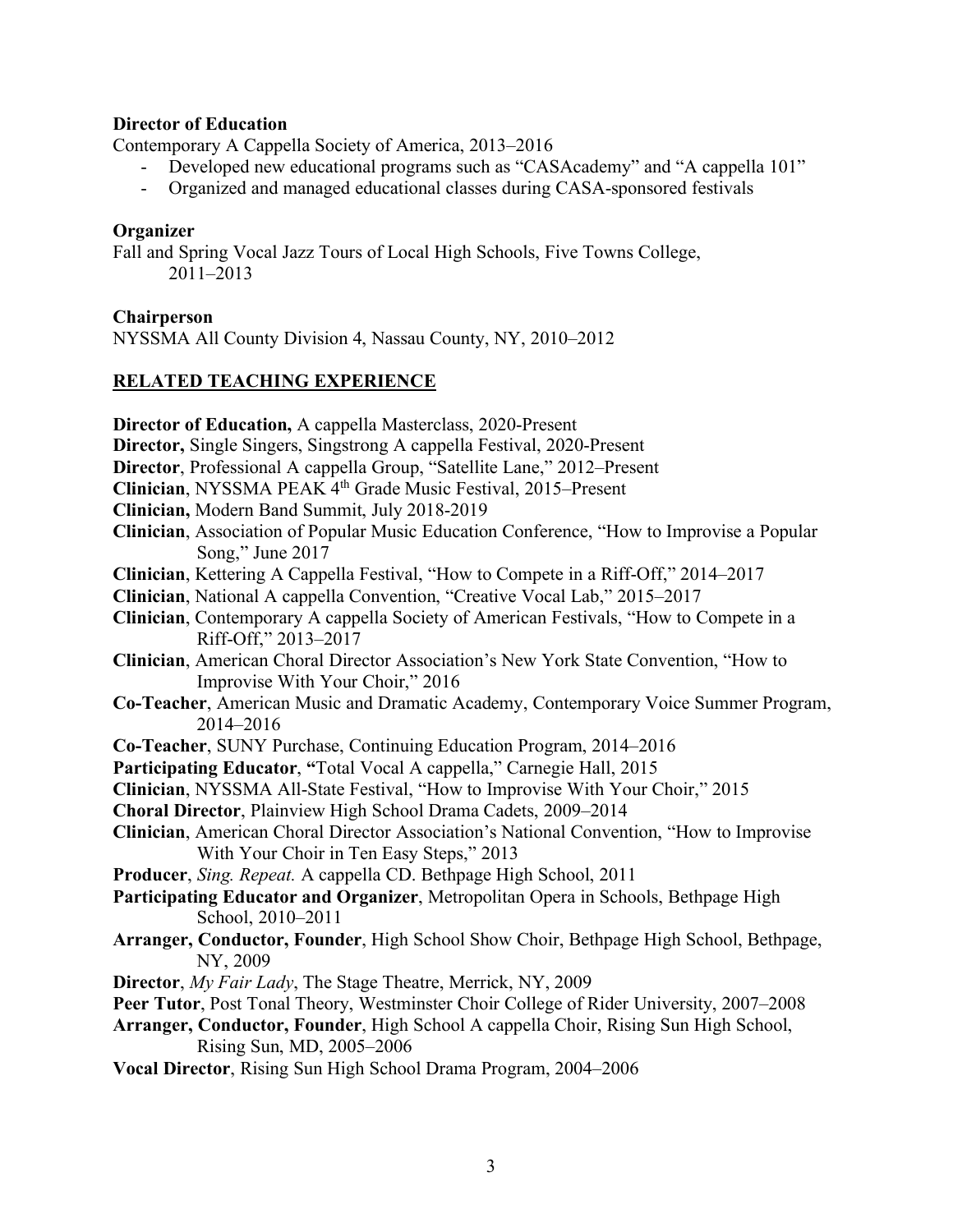- **Clinician and Conductor**, Governor's School Summer Workshop for Advanced Musicians, University of Delaware, Newark, DE, 2005
- **Assistant Director, Director, Musical Conductor**, Harrington Theatre Arts Company, University of Delaware, Newark, DE, 2003–2006

## **PERFORMANCE EXPERIENCE**

**Recording Artist and Solo Artist**, "Docacappella," 2011–Present **Master of Ceremonies,** Contemporary A cappella Recording Awards, 2018 **Featured Performer**, American Choral Director Association's New York State Convention, "Quintet," 2016 **Manager/Baritone**, Quintet Vocal Jazz Group, 2014–2016 **Participant**, Harmony Sweepstakes Festival, 2013–2016 **Member**, Five Towns Vocal Jazz Ensemble, 2011–2017 **Member**, Symphonic Choir, Westminster Choir College of Rider University, 2006–2008 **Composer and Performer**, "Deaftones" A cappella Group, Westminster Choir College of Rider University, 2006–2008. **Graduate Assistant and Member**, "Williamson Voices," Westminster Choir College of Rider University, 2006–2008. Dr. James Jordan, conductor. **Featured Soloist and Member**, "University of Delaware Chorale," University of Delaware, 2000–2005. Dr. Paul Head, conductor.

## **STAGE ROLES**

**Benny the Banker**, *He's Not Himself*, Off-Broadway Theatre Festival, Manhattan, NY, 2011–2012 **Priest**, *Tess*, Off-Broadway Theatre Festival, Manhattan, NY, 2010 **Fred Graham**, *Kiss Me Kate*, The Stage in Merrick, Merrick, NY, 2009 **Harold Hill**, *The Music Man*, Westminster Choir College, Princeton, NJ, 2007 **Baritone**, *Eight Songs for a Mad King*, University of Delaware, Newark, DE, 2004 **Figaro**, *The Marriage of Figaro*, University of Delaware, Newark, DE, 2003

## **PROFESSIONAL ORGANIZATIONS AND AFFILIATIONS**

**Co-creator,** A cappella Masterclass, 2020-Present **Owner,** *Acappellapparel*- An Online Clothing Store, 2020-Present **Member**, Association for Popular Music Education, 2016–Present **Assistant Musical Director,** *A cappella the Musical*, New York Music Theatre Festival, 2015 **Producer, Writer**, Next Link Project, New York Music Theatre Festival, 2012. Original musical was produced by Broadway directors and producers. **Producer, Writer**, Planet Connections Off-Broadway Theatre Festival, 2011 **Fraternal Education Officer and Vice President**, Phi Mu Alpha National Music Fraternity, 2007–2008 **Participant**, Steve Zegree Vocal Jazz Workshop, 2008 **Participant**, "Western Wind A cappella Workshop," 2005